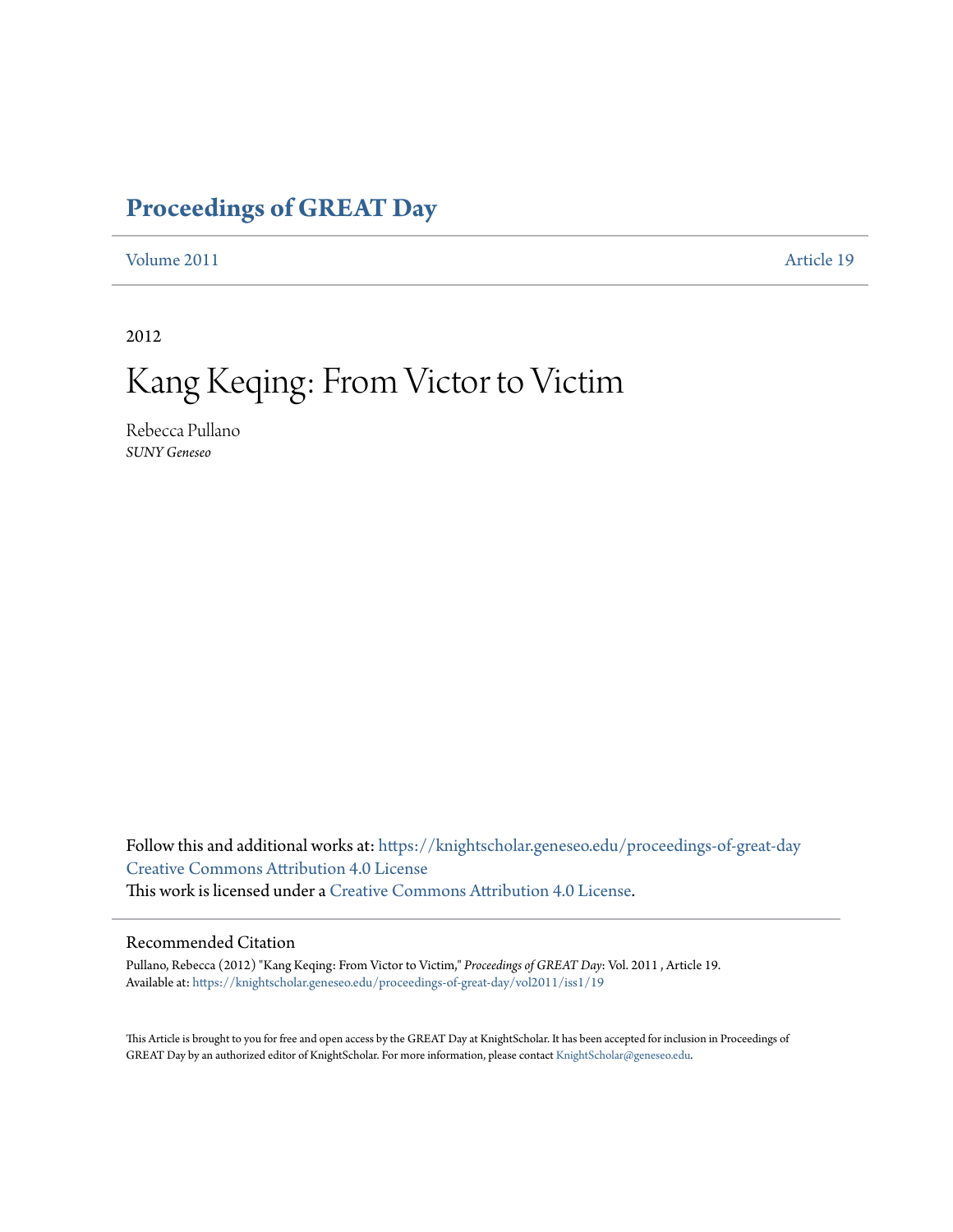## Kang Keqing: From Victor to Victim

## Rebecca Pullano

 Since the earliest recorded times in Chinese history, women had been considered inferior to men. However, the overthrow of the Qing Dynasty in  $1911<sup>1</sup>$  marked the commencement of the destruction of traditional Chinese culture; this cultural change coincident with the growing seeds of Communism in the country, led to the incorporation of women into society in a seemingly more egalitarian manner. Yet, despite an outward appearance of equality, it is likely that providing women with greater rights was, in fact, a purposeful strategy of Mao Zedong and the Chinese Communist Party intended to gain support for Communism. In fact, one could argue that, although women had significantly more freedom after the fall of the Qing Dynasty than they had experienced in traditional China, the nation was still based in patriarchy, men and women were not treated equally. The façade of power that women assumed during the Communist Revolution is essentially a microcosm that reflects the larger picture of Mao Zedong's rule. Mao frequently used false appearances in order to secure his personal power as the head of China, especially throughout the Cultural Revolution. For example, during the Great Proletarian Cultural Revolution, which began in the mid-1960s, $2$  many Communist Party members who were essentially responsible for helping Mao rise to power were removed from power on unreasonable grounds and shunned by Mao, who "preferred to use the masses more directly"<sup>3</sup> to accomplish his goals because they were more willing to accept his beliefs without questioning him as higher party cadres were more likely to do.<sup>4</sup> One important woman in Chinese history who exemplifies the notion of appearance versus reality under Mao's rule during the Chinese

Communist Movement that began shortly after the fall of the Qing Dynasty in the  $1920s$ ,<sup>5</sup> and, later, during the Chinese Cultural Revolution, which lasted from 1966 to 1976, $6$  is Kang Kequing, known as the "Girl Commander" in the Red Army.

 Traditional China was dominated by Confucian teachings, which stated that "women in the human order should be lowly and inferior like the earth,"<sup>7</sup> but the dawn of modern China brought about reforms that were promising in terms of rights gained by women. After the collapse of the Qing Dynasty, the two factions of the United Front, the Kuomintang Party (KMT) and the Chinese Communist Party (CCP), found themselves engaged in a power struggle for leadership of China. The KMT was "the party of wealthy gentry and landlords, [and it] had no place for peasants of women in either their political or military organisations."<sup>8</sup> The CCP, on the other hand, took advantage of the fact that women had been oppressed for so long. Rather than exclude women from joining the movement, "the CCP slowly rebuilt its popular support during the 1930s under [Mao Zedong's] rule, [and] its focus shifted from urban to rural recruitment, including the women of China's huge peasant class."<sup>9</sup> During the revolutionary struggles, women played a vital role in the Communist cause, as they found themselves involved in production of resources and propaganda campaigns. In addition, according to historian Bernard Cook, "Communist women's groups focused on maintaining morale and enhancing women's status within the family and the Communist movement."<sup>10</sup> Because Mao and the

1

-

<sup>1</sup> Maria R. Haberfield and Ibrahim Cerrah, *Comparative Policing: The Struggle for Democratization* (California: Sage Publications, 2008), 16.

<sup>2</sup> William J. Duiker, *Contemporary World History, Fifth Edition* (Boston: Wadsworth Cengage Learning, 2010), 269.

<sup>3</sup> R. Keith Schoppa, *Revolution and Its Past: Identities and Change in Modern Chinese History*, *Third Edition* (New York: Prentice Hall, 2011), 348.

<sup>4</sup> Ibid., 346- 349.

 $\overline{a}$ 5 Marc J. Belcher, *China Against the Tides: Restructuring through Revolution Radicalism, and Reform, Third Edition* (New York: The Continuum International Publishing Group Inc., 2010), 205.

<sup>6</sup> William J. Duiker, *Contemporary World History, Fifth Edition* (Boston: Wadsworth Cengage Learning, 2010), 269.

<sup>7</sup> Arvind Sharma, ed., *Women in World Religions* (Albany: State University of New York Press, 1987), 140.

<sup>8</sup> Lily Xiao Hong Lee and Sue Wiles, *Women of the Long March*. (Sydney: Allen & Unwin, 1999), 79.

<sup>9</sup> Bernard A. Cook, *Women and War: a Historical Encyclopedia from Antiquity to the Present, Volume 1.* (Santa Barbara: ABC-CLIO, 2006),108.  $10$  Ibid., 109.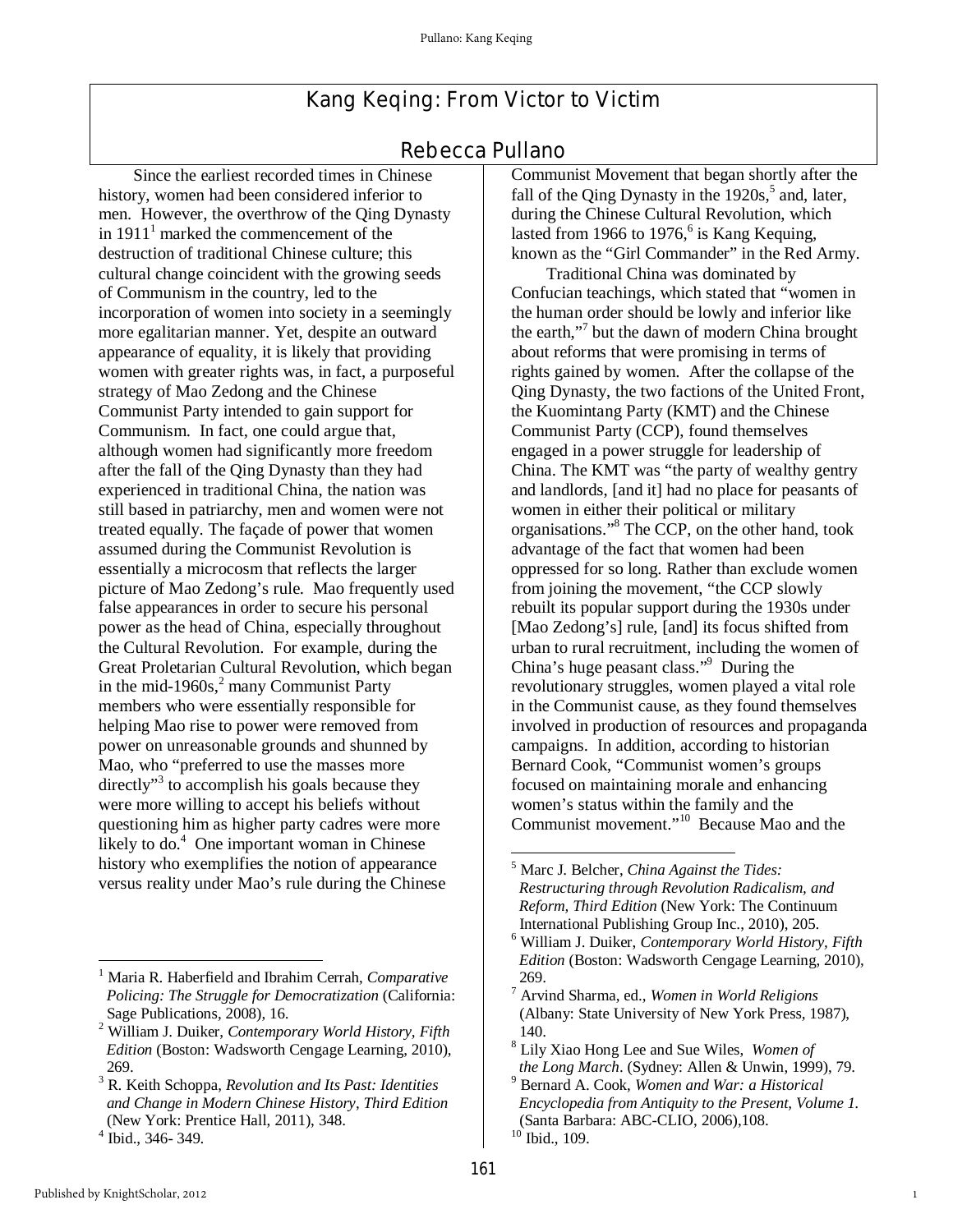CCP offered women greater rights, women were naturally drawn to support them, and holding leadership positions in the CCP made women feel as though they played an important role in the cause for which they were fighting. Kang, for example, chose to support the CCP because she was able to get more involved and was offered more personal and professional freedom. It is possible that, because the KMT was more exclusive in its membership, the CCP was able to gain momentum and emerge victorious from the struggle for leadership in China in the 1940s.

Later, after the CCP celebrated success and Mao emerged as China's leader, the women's movement continued as reforms were being made in the country. For example, a 1951 speech made by Teng Ying-chao, Vice-President of the All China Democratic Women's Federation proclaimed that the People's Republic of China (PRC), led by the CCP, made significant reforms that gave women " 'equal rights with men in political, economic, cultural, educational, and social life.' "<sup>11</sup> However, as evident from the experiences of female Red Army general Kang Kequing, Mao and the Communist party leaders did not intend to equate women's status to that of their male counterparts.

Kang Keqing was born in 1911 to a poor peasant family in Jiangxi Province, where she was adopted into a nearby farmer's family because her biological parents were too poor to raise Kang themselves.<sup>12</sup> Unfortunately, the family into which Kang Kequing was adopted became financially insecure, so when Communist organizers came to her village in 1926, her adopted family was enticed by the benefits Communism seemed to offer. In fact, her foster father was so enchanted with the ideas of Communism that he became the head of the village's Peasant Union. $13$  Kang was also captivated by these ideas and was repulsed by the "rapacious landlords and gentry of the KMT… [whose] soldiers and landlord militiamen committed atrocious acts of intimidation."<sup>14</sup> In

<sup>11</sup> Teng Ying-chao, *The Women's Movement in New China* (All China Democratic Women's Federation, 1952), 1.

 $\overline{\phantom{a}}$ 

<sup>12</sup> Anne Commire and Deborah Klezmer, ed., *Women in World History. A Biographical Encyclopedia. Volume 8: Jab - Kyt* (Waterford, CT: Yorkin Publications, 2000), 440.

1926, Kang "joined the Communist Youth and was made captain of the Young Pioneers."<sup>15</sup> In an interview with Helen Foster Snow, Kang referenced a massacre in February 1927 during which the KMT mercilessly murdered a thousand peasants, many of whom were not even Communists, in Kang's district. She said "'The killing of my comrades made me furiously angry and more revolutionary than before.'"<sup>16</sup> Motivated by the Communists' cause, Kang joined the Fourth Front Army in 1928 to avoid an arranged marriage set up by her foster father. While working in Jinggangshan, where the Red Army base was located, Kang Keqing met Zhu De,<sup>17</sup> the " 'father' of the Chinese Red Army."<sup>18</sup> Although he was married when they met, his wife at the time, Wu Yulan, was captured and decapitated by Nationalist soldiers in 1929, and a few months later, Zhu and Kang were married. Kang admits that she was not in love with Zhu when she first married him, but she was drawn to his devotion to the Communists' cause and had great respect for him.<sup>19</sup> As will be seen later on, this marriage allowed Kang Keqing significant benefits as a woman. She used her *guanxi<sup>20</sup>* as Zhi De's wife to her advantage, gaining opportunities that she would not normally have had as a woman. $^{21}$ 

In 1930, the Fourth Front Army, pressured by the Nationalists, evacuated Jinggangshan and reestablished their base in Jiangxi.<sup>22</sup> Kang travelled

 $\overline{a}$ 

<sup>13</sup> Lily Xiao Hong Lee and Sue Wiles, *Women of the Long March*. (Sydney: Allen & Unwin, 1999), 76. <sup>14</sup> Ibid., 77.

<sup>15</sup> Anne Commire and Deborah Klezmer, ed., *Women in World History. A Biographical Encyclopedia. Volume 8: Jab - Kyt* (Waterford, CT: Yorkin Publications, 2000), 440.

<sup>16</sup> Nym Wales, *The Chinese Communists: Sketches and Autobiographies of the Old Guard: Book 1: Red Dust, Book 2: Autobiographical Sketches, Books 1-2*, (Greenwood Pub. Co., 1952), 213.

<sup>17</sup>Lily Xiao Hong Lee and Sue Wiles. *Women of the Long March*. (Sydney: Allen & Unwin, 1999), 80.

<sup>18</sup> Anne Commire and Deborah Klezmer, ed., *Women in World History. A Biographical Encyclopedia. Volume 8: Jab - Kyt* (Waterford, CT: Yorkin Publications, 2000), 440.

<sup>19</sup> Dean King, *Unbound* (New York: Little, Brown and Company, 2010), 37.

<sup>20</sup> Guanxi describes the interplay of a complex network of personal and social relationships. It can be understood in terms of it not being just what you know, but also whom you know" [definition from "Glossary of International Trade Terms," *Credit Today*, http://www.credittoday.net/public/2001.cfm].

<sup>21</sup> Lily Xiao Hong Lee and Sue Wiles, *Women of the Long March*. (Sydney: Allen & Unwin, 1999), 84. <sup>22</sup> Anne Commire and Deborah Klezmer, ed., *Women in*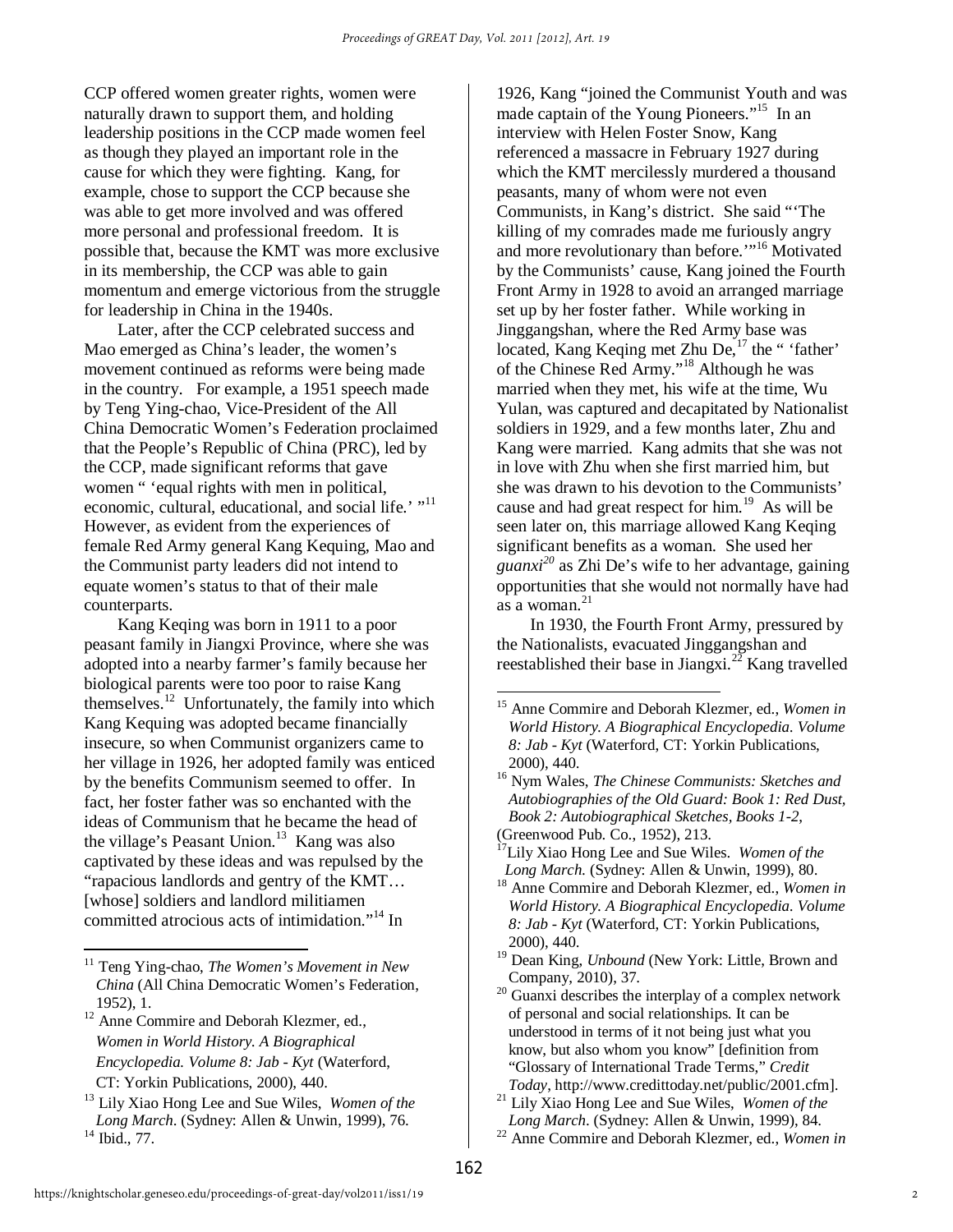with her husband and the Red Army and was engaged mainly in propaganda-related work, promoting the CCP and Red Army and recruiting people to join in the efforts. $^{23}$  In 1932, Kang and Wu Zhonglian were appointed to command the Women Volunteers of the Red Army where Kang served as regimental commander and Wu as political instructor. Although it seemed a major step to incorporate women into the Red Army in such a manner, it has been argued that it was simply a weak attempt for Zhu De to fulfill the Central Committee's decree to incorporate partisans into the army. $^{24}$  Women were not expected to be readily incorporated into combat positions in the Red Army, and it was rare for them to train in the Red Military Academy. For example, Kang was only one of two females to study in the academy; the other girl was expelled. Because of the rarity of women's participation in Red Military Academy, Kang's marriage to such an important official is what actually allowed her such an opportunity.<sup>25</sup> Although Kang did attend the Red Military Academy and had her hopes set on being a soldier, she still was not allowed to fight in battle. In fact, historians have noted that, "one can only surmise that allowing her to enroll in the first place was simple appeasement." <sup>26</sup> Clearly, women were not actually viewed as equal to men within the party, although the CCP claimed they were. Rather, women were given the appearance of power and were selected for specific positions that seemed important in hopes of appeasing them and making them feel as though they played significant roles in the party. These roles, however, were actually prescribed by men, and women did not truly have the freedom to choose *how* they wanted to participate. It appears that, although the CCP wanted to make it look as though they were extending opportunities to women and destroying the patriarchal nature of Chinese society, it was simply a means to an end in order to garnish support; they really had no intention of readily incorporating women into an egalitarian environment. In this case, Kang was exceptional because, since she was Zhu De's wife, she was

**.** 

given special opportunities such as enrolling in the military academy, but it became apparent that the connections her marriage afforded her could only bring her so far, as she was still restricted from being a combatant and holding the positions that she personally desired.

In 1934, the Red Army ran into some complications. During the Fifth Campaign of the Communists, Chiang Kai-shek organized a blockade of 500,000 troops and an offensive attack of 400,000 troops against the Red Army, which was much smaller in number. Because of these actions, "the Communists decided to give up the Soviet districts and to save the Red Army by breaking the blockade and marching it to the north. This Long March began on October 14, 1934." <sup>27</sup> The mobile army consisted of 86,000 male soldiers and only thirty females, one of whom was Kang Keqing. Among the mere thirty women soldiers who participated in the main Army on the Long March, most were the wives of soldiers and important party leaders, such as Mao Zedong's wife, He Zizhen. The fact that Kang was one of only thirty women on the Long March shows that she and the other women were offered a rare opportunity; not all women were afforded the equality to men supposedly existent in the CCP under Mao. In Kang Keqing's case, it appears that this opportunity was given to her not only because she was married to a powerful man in the Party, but also because she remained childless. Kang viewed having children as detrimental to revolutionary work and blamed women for finding themselves in such a situation. $^{28}$ This comment shows that women in the CCP were still somewhat restricted to traditional roles; because Kang viewed having children as detrimental, it seems that once women did have children, they were again confined to tending to their children rather than participating in party work. Kang's lack of offspring allowed her to move further along in her party work because she was not constrained by childcare. Another comment by Kang furthers this notion. In an interview, when asked about "the so-called "Women's Problem," she promptly put a stop to that line of questioning: 'I don't care much about the women's problem; I always work with men, not women."<sup>29</sup> By recognizing her uniqueness from other Chinese women, however, Kang

*World History. A Biographical Encyclopedia. Volume 8: Jab - Kyt* (Waterford, CT: Yorkin Publications, 2000), 440.

<sup>23</sup> Lily Xiao Hong Lee and Sue Wiles. *Women of the Long March*. (Sydney: Allen & Unwin, 1999), 84.

<sup>24</sup> Ibid., 86.

 $^{25}$  Ibid.

 $26$  Ibid.

 $\overline{a}$ <sup>27</sup> Nym Wales, *Inside Red China* (New York:

Doubleday, Doran & Company, Inc, 1939), 57-58.

<sup>28</sup> Ibid.,153.

 $29$  Ibid., 188.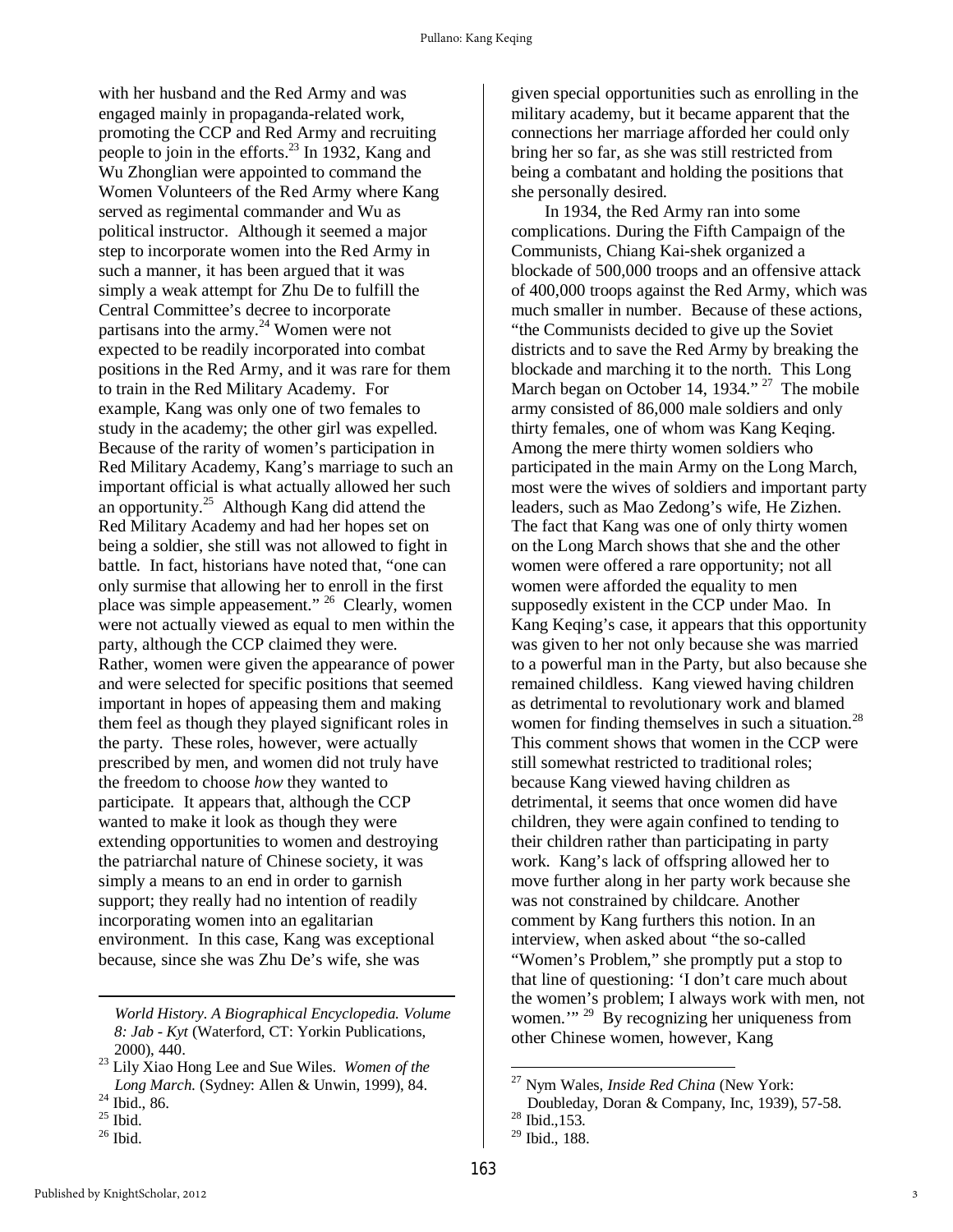acknowledges how she differed from other women and was also admitting that women were not equal to men in China. Rather, her case was an extremely exceptional one, and even she was not considered equal to her male comrades. As the book *Women of the Long March* notes of Kang's position in the party after the Long March, "Few Long March women were so lucky, and, while Kang Keqing spoke of what she had achieved being made possible solely through her personal efforts and the goodness of the party, it is difficult to believe she would have been unaware of the privileges being the wife of Zhu De brought her." $30\degree$  Clearly, her status as the wife of such an important man in the Communist Party, coupled with the circumstance that she remained childless throughout her entire life, speaks to the fact that her case was unique and that most common women, who likely had children, were not usually afforded such freedoms.

Although Kang Keqing was given opportunities that most Chinese women were not during her revolutionary work, she was still limited in pursuing her professional interests to the same extent as a male. In fact, even her husband prevented her from fully achieving her goal of becoming a commander in the army. After successfully completing the Long March and settling into Yan'an, Kang "plunged into studies, hoping to become a ranking military officer." <sup>31</sup> In Yan'an, Kang first studied at the party school and later joined the Anti-Japanese Political and Military Academy.<sup>32</sup> She claimed that Zhu De supported her studies and encouraged her desire to become a commander, but evidence seemed to prove otherwise. When asked why there were no women's regiments in the Red Army, Zhu De claimed that the Red Army could not take them in because of disciplinary problems and inadequacies in their physical condition that prevented them from performing at the level most men could.<sup>33</sup> From these statements, it seems evident that Zhu De really had no intention of incorporating women

Although Kang wanted to believe that her husband was on her side, in the 1940s, Kang came to the realization that as her husband and the other men of the party did not truly share her perspective. Because the KMT and the CCP joined together in a united front to try to fight off the Japanese, in 1940 Zhu De was sent on a trip to Luoyang, on which Kang accompanied him, to meet with KMT officials to organize their actions.<sup>34</sup> It was on this trip that she first "became aware that what she expected from her life as a Communist, and what the Communists, in the influential form of Zhu De, expected of her might not coincide." <sup>35</sup> During dinner on the evening of her arrival, Kang was startled when she was addressed in a toast as Mrs. Zhu and even more surprised when her husband encouraged her to go along with it because that was the way they did things in the KMT. Later on the trip, she was further offended when Commanding Officer Wei of the KMT offered her a smaller pistol that he thought was better suited for a woman, and rather than defend her, Zhu encouraged Kang to accept his offer. Because she was so uneasy with the way her husband expected her to act, she requested to be excused from events, but was denied by Zhu De, who told her it was her obligation to put the revolutionary work before her personal comforts.<sup>36</sup> This experience of Kang is probably the clearest example of the "appearance versus reality" notion of the CCP's treatment of women. When it was convenient, the CCP was more than willing to liberate women and raise them up, but when this threatened what the CCP wanted to accomplish, women were expected to return to previous roles, inferior to men.

While Kang retained her dreams of becoming a combatant, Kang never saw the day in which this would be the case. After the Japanese surrendered to China in 1945,  $37$  Kang held various non-military positions in the Communist administration. For example, in 1946, Kang became vice-chair of the

**<sup>.</sup>** <sup>30</sup> Lily Xiao Hong Lee and Sue Wiles. *Women of the Long March*. (Sydney: Allen & Unwin, 1999),152.

<sup>31</sup> Harrison Salisbury. *The Long March: The Untold Story* (New York: Harper & Row, 1985), 83.

<sup>32</sup> Anne Commire and Deborah Klezmer, ed., *Women in World History. A Biographical Encyclopedia. Volume 8: Jab - Kyt* (Waterford, CT: Yorkin Publications, 2000), 441.

<sup>33</sup> Lily Xiao Hong Lee and Sue Wiles, *Women of the Long March*. (Sydney: Allen & Unwin, 1999), 155- 156.

 $\overline{\phantom{a}}$ <sup>34</sup> Anne Commire and Deborah Klezmer, ed., *Women in World History. A Biographical Encyclopedia. Volume 8: Jab - Kyt* (Waterford, CT: Yorkin Publications, 2000), 441.

<sup>35</sup> Lily Xiao Hong Lee and Sue Wiles, *Women of the Long March*. (Sydney: Allen & Unwin, 1999), 166.  $36$  Ibid., 167-168.

<sup>37</sup> Marc J. Belcher, *China Against the Tides: Restructuring through Revolution Radicalism, and Reform, Third Edition* (New York: The Continuum International Publishing Group Inc., 2010), 205.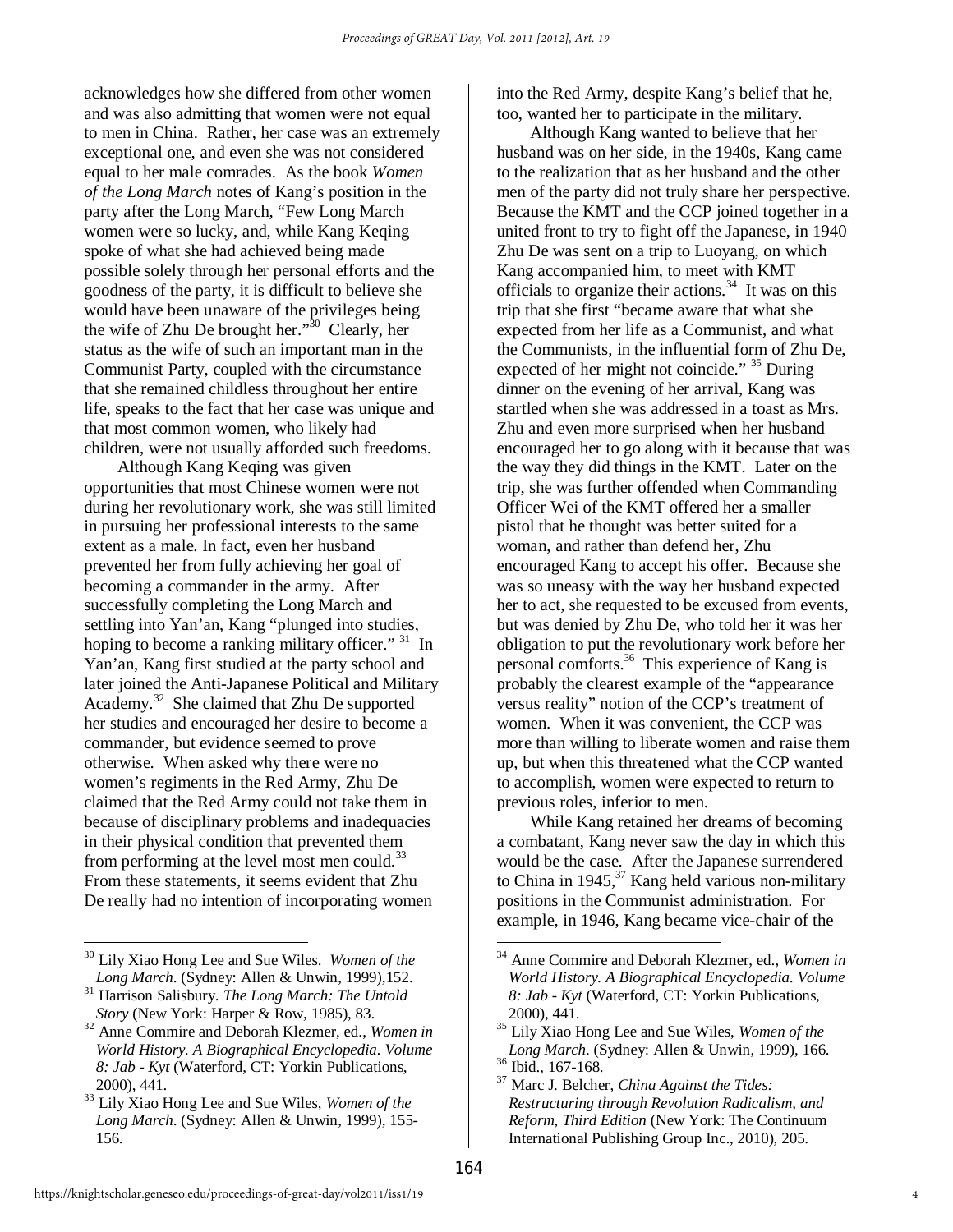Committee for the Protection of Children in the Liberated Areas. Two years later, Kang was placed on the Preparatory Committee for the foundation of the Democratic Women's Federation, and in 1949 was placed on the Standing Committee of the Women's Federation when it was officially formed. During her time on this committee, various reforms were passed that gave women more rights such as the Marriage Law of 1950. In 1955, Kang gained the position of secretary of the Democratic Women's Federation, which she held until 1957 when she became a vice-chair of the Federation of Women.<sup>38</sup> Although these were certainly positions of importance, Kang had requested in 1947 at the first meeting of the Central Committee's Women's Council to be released from the Women's Council and placed in a line of work that dealt with the military rather than with women.<sup>39</sup> However, this request was denied by all the delegates of the meeting, including Zhu De, who "publicly disclaimed her in his address…without mentioning names…[and] criticized that attitude of female cadres who were not willing to become involved in women's work."<sup>40</sup> Ironically, where her husband's position had previously allowed her more opportunities, "it is certain that her husband's high profile and the spectre of nepotism worked against her… Negative *guanxi* ensured she would never become a commander in the army."  $41$  It is quite apparent from this situation that, although women were making grounds in the struggle to change Chinese society, they were still viewed as inferior to men, contrary to the equality that the Communist Party claimed to offer. Evidently, it was only on men's terms that women were granted rights, and it was only when it did not cause men of power to be inconvenienced that they would offer women more rights.

 When the People's Republic of China was established, changes in China took place as Mao sought to purge his administration of anyone who went against him. Kang herself participated in the events of the Cultural Revolution to destroy Mao's "enemies," but later fell victim to the revolution. In

1957, Kang "unwittingly collaborated in the campaign to destroy Ding Ling, Peng Zigang, Pu Xixiu, and Liu-Wang Liming."  $42$  However, both Kang Keqing and Zhu De became targets of attacks by the Red Guards in the mid-1960s. Both were attacked though propaganda posters; on his, Zhu was accused of being a "black commander," while Kang was targeted as being a "capitalist roader." Additionally, Kang was subjected to a "struggle session" during which she was attacked by the Red Guards and other Chinese citizens who were called to participate. From this, she came away deeply disturbed and resorted to spending most of her time with Zhu De in their apartment. $43$  In 1976, the same year that Zhou Enlai and Mao Zedong died, Zhu De passed away. As Deng Xiaoping grew to power in the nation, Kang also began to assume more power, and in 1977, she was elected to the Central Committee of the Chinese Communist Party and the chair of the Federation of Women. After a long life of political work, in 1986, Kang retired from politics, and on April 22, 1992, she passed away.<sup>44</sup>

Essentially, Kang Keqing's life experiences, although exceptional for a woman, provide evidence that women in post-imperial China were not necessarily given more power for the sake of increasing their personal influence or advancement. The women's movement seemed a ploy by ruling males to delude women into accomplishing the political agendas of the party in power. For example, it seemed as though the most popular position held by women in the CCP was that of a propagandist, which would serve their purpose quite well. Because women of traditional China had been confined to the home, having women out in the open, spreading the message of the Communist Party would certainly help convince people that Mao Zedong and his followers truly sought to change China and would encourage them to join in and support him. Although it is true and should be recognized that women had been given more rights than they had previously experienced, Chinese society under Mao and the CCP remained largely patriarchal and was clearly ruled and dominated by men.

 $\overline{\phantom{a}}$ 

1

<sup>38</sup> Anne Commire and Deborah Klezmer, ed., *Women in World History. A Biographical Encyclopedia. Volume 8: Jab - Kyt* (Waterford, CT: Yorkin Publications, 2000), 441-442.

<sup>39</sup> Lily Xiao Hong Lee and Sue Wiles, *Women of the Long March*. (Sydney: Allen & Unwin, 1999), 219- 220.

<sup>40</sup> Ibid., 220.

<sup>41</sup> Ibid., 221-220.

<sup>42</sup> Ibid., 239.

<sup>43</sup> Lily Xiao Hong Lee and Sue Wiles, *Women of the Long March*. (Sydney: Allen & Unwin, 1999), 237.

<sup>44</sup> Anne Commire and Deborah Klezmer, ed., *Women in World History. A Biographical Encyclopedia. Volume 8: Jab - Kyt* (Waterford, CT: Yorkin Publications, 2000), 443.